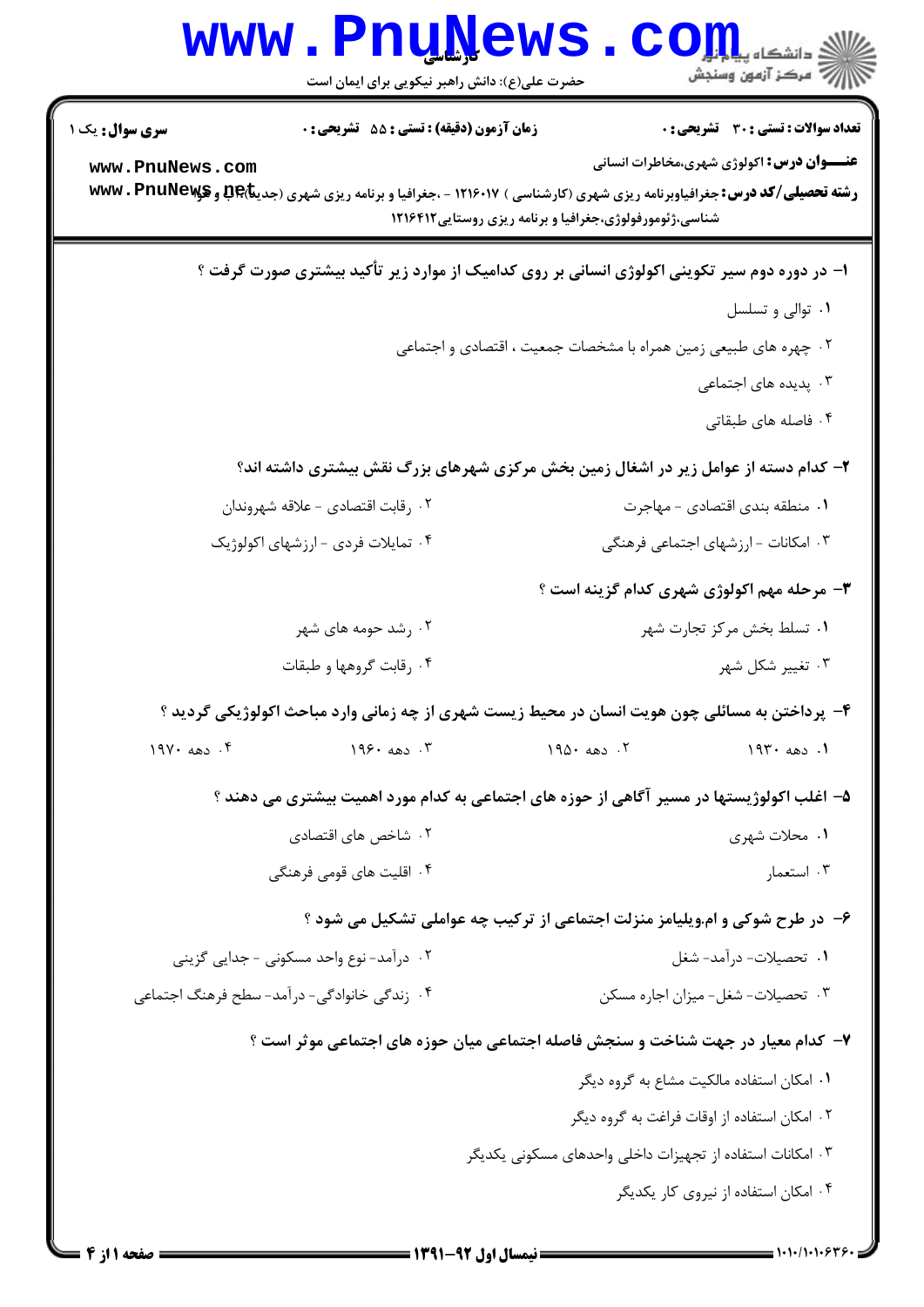|                                                                                                             | <b>www.PnuNews</b><br>حضرت علی(ع): دانش راهبر نیکویی برای ایمان است                                                                      |                                                          | الله دانشگاه پیاه ول<br>الله عرکز آزمون وسنجش                                 |  |  |
|-------------------------------------------------------------------------------------------------------------|------------------------------------------------------------------------------------------------------------------------------------------|----------------------------------------------------------|-------------------------------------------------------------------------------|--|--|
| <b>سری سوال : ۱ یک</b>                                                                                      | زمان آزمون (دقیقه) : تستی : 55 تشریحی : 0                                                                                                |                                                          | تعداد سوالات : تستى : 30 - تشريحي : 0                                         |  |  |
| www.PnuNews.com                                                                                             | <b>رشته تحصیلی/کد درس:</b> جغرافیاوبرنامه ریزی شهری (کارشناسی ) ۱۲۱۶۰۱۷ - ،جغرافیا و برنامه ریزی شهری (جدی <b>تا)QR و www . PnuNewys</b> | شناسی،ژئومورفولوژی،جغرافیا و برنامه ریزی روستایی ۱۲۱۶۴۱۲ | <b>عنـــوان درس:</b> اکولوژی شهری،مخاطرات انسانی                              |  |  |
| ۸– علاقه به تحرک و جابجایی در میان کدام گروه از خانواده های زیر کمتر است ؟                                  |                                                                                                                                          |                                                          |                                                                               |  |  |
|                                                                                                             | ۰۲ خانواده های جوان                                                                                                                      |                                                          | ۰۱ خانواده های قدیمی                                                          |  |  |
| ۰۴ خانواده های تازه وارد به محله                                                                            |                                                                                                                                          |                                                          | ۰۳ خانواده های با ابعاد وسیع                                                  |  |  |
| ۹– در کدامیک از مراحل انتخاب منطقه مسکونی، پایگاه اقتصادی و منزلت اجتماعی خانواده ها نقش اساسی ایفا می کند؟ |                                                                                                                                          |                                                          |                                                                               |  |  |
| ۰۴ تداوم                                                                                                    | ۰۳ انتخاب                                                                                                                                | ۰۲ بررسی و تحقیق                                         | ۰۱ معیار گزینی                                                                |  |  |
| ۱۰– در میزان احساس محله ای کدام عامل نقش اساسی تری دارد ؟                                                   |                                                                                                                                          |                                                          |                                                                               |  |  |
|                                                                                                             | ۰۲ احساس خویشاوندی                                                                                                                       |                                                          | ۰۱ تعلق گروهی                                                                 |  |  |
|                                                                                                             | ۰۴ میزان رضایت از روابط همسایگی                                                                                                          |                                                          | ۰۳ وسعت محله                                                                  |  |  |
|                                                                                                             | 11- خیابانهای عریض و جدید و شاهراههای عمده در کدام مرحله از توسعه شهر و جابجایی طبقات شهری رخ می دهد ؟                                   |                                                          |                                                                               |  |  |
| ۰۴ مرحله پنجم                                                                                               | ۰۳ مرحله چهارم                                                                                                                           | ۰۲ مرحله سوم                                             | ۰۱ مرحله دوم                                                                  |  |  |
|                                                                                                             |                                                                                                                                          |                                                          | ۱۲- قدیمی ترین گتوها در تاریخ بشر از کدام نوع است ؟                           |  |  |
| ۰۴ گتوهای فرهنگی                                                                                            | ۰۳ گتوهای نژادی                                                                                                                          | ۰۲ گتوهای فقر                                            | ۰۱ گتوهای مذهبی                                                               |  |  |
|                                                                                                             | ۱۳- کدام دسته از گتوها با افزایش جمعیت و گذشت زمان بیشتر خانه های آنان به زاغه ها تبدیل می شود ؟                                         |                                                          |                                                                               |  |  |
| ۰۲ گتوهای با محدودیت جا و مکان                                                                              |                                                                                                                                          |                                                          | ۰۱ گتوهای با محدودیت شغل و درآمد                                              |  |  |
| ۰۴ گتوهای درگیر با مشکلات فرهنگی و فقر قانونی                                                               |                                                                                                                                          |                                                          | ۰۳ گتوهای با محدودیت مصالح و مواد نامناسب                                     |  |  |
|                                                                                                             | ۱۴– در توسعه گتوها ، معمولا حداقل مقاومت در برابر هجوم اکولوژیکی در کدام شکل روی می دهد ؟                                                |                                                          |                                                                               |  |  |
| ۰۴ قطاعی                                                                                                    | ۰۳ منطقه ای                                                                                                                              | ۰۲ کهکشانی                                               | ۰۱ دایره ای                                                                   |  |  |
|                                                                                                             |                                                                                                                                          |                                                          | ۱۵– اغلب ناآرامیها و طغیانهای گتونشینان معمولاً در چه رده سنی اتفاق می افتد ؟ |  |  |
| ۰۴ ه-۳۰ سال                                                                                                 | ۰۳ - ۲۹-۲۴ سال                                                                                                                           | ۰۲ ۱۶–۱۹ سال                                             | ۰.۱-۱۵-۱ سال                                                                  |  |  |
| ۱۶– در جوامع سرمایه داری بویژه در شهرهای جهان سوم اغلب چه نوع زاغه هایی دیده می شود ؟                       |                                                                                                                                          |                                                          |                                                                               |  |  |
| ۰۲ زاغه های بی امید ولی پر تحرک                                                                             |                                                                                                                                          |                                                          | ۰۱ زاغه های پر تحرک و امیدوار                                                 |  |  |
|                                                                                                             | ۰۴ زاغه های بی امید و بی تحرک                                                                                                            |                                                          | ۰۳ زاغه های پر امید ولی بی تحرک                                               |  |  |
|                                                                                                             |                                                                                                                                          |                                                          |                                                                               |  |  |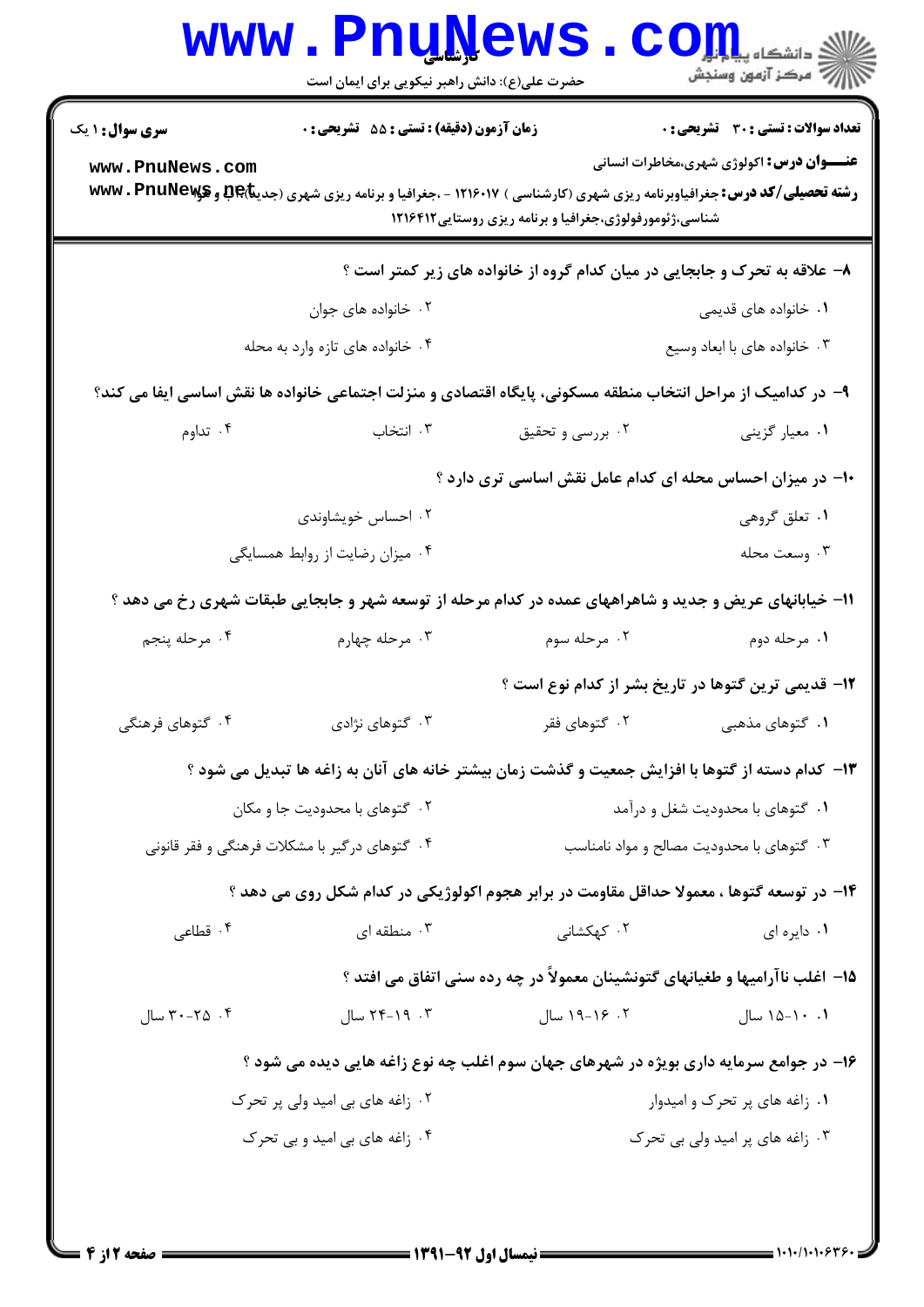|                                                                                                   | <b>www.PnuNews</b><br>حضرت علی(ع): دانش راهبر نیکویی برای ایمان است                                                                      |                                                            | ز دانشگاه پی <mark>اه</mark> ی<br>راز آمرڪز آزمون وسنڊش                  |  |
|---------------------------------------------------------------------------------------------------|------------------------------------------------------------------------------------------------------------------------------------------|------------------------------------------------------------|--------------------------------------------------------------------------|--|
| <b>سری سوال : ۱ یک</b>                                                                            | <b>زمان آزمون (دقیقه) : تستی : 55 تشریحی : 0</b>                                                                                         |                                                            | <b>تعداد سوالات : تستی : 30 ٪ تشریحی : 0</b>                             |  |
| www.PnuNews.com                                                                                   | <b>رشته تحصیلی/کد درس:</b> جغرافیاوبرنامه ریزی شهری (کارشناسی ) ۱۲۱۶۰۱۷ - ،جغرافیا و برنامه ریزی شهری (جدی <b>تا)QR و www . PnuNewys</b> | شناسی،ژئومورفولوژی،جغرافیا و برنامه ریزی روستایی ۱۲۱۶۴۱۲   | <b>عنـــوان درس:</b> اکولوژی شهری،مخاطرات انسانی                         |  |
| ۱۷- در ساخت اکولوژیکی شهر کویت ، مهاجرین متخصص و فنی با آموزش عالی در کدام بخش شهر زندگی می کنند؟ |                                                                                                                                          |                                                            |                                                                          |  |
|                                                                                                   | ۰۲ بخش مرکزی شهر                                                                                                                         |                                                            | ۰۱ حومه های نوساز و زیبا                                                 |  |
|                                                                                                   | ۰۴ حاشیه شهر                                                                                                                             |                                                            | ۰۳ منطقه تحول شهر                                                        |  |
|                                                                                                   |                                                                                                                                          |                                                            | ۱۸– اغلب ناآرامیهای مناطق حاشیه نشین بوسیله کدام اقشار صورت می گیرد ؟    |  |
| ۰۴ کارگران روز مزد                                                                                | ۰۳ مهاجران روستایی                                                                                                                       | ۰۲ بی خانمان                                               | ٠١ جوانان فاقد تخصص                                                      |  |
|                                                                                                   |                                                                                                                                          |                                                            | ۱۹- کدامیک از موارد زیر در نظریه طبقه بندی واحدهای مسکونی مطرح شده است ؟ |  |
|                                                                                                   |                                                                                                                                          | ٠١ ميزان جرايم ميان اجاره نشينان بيشتر از مالكين است       |                                                                          |  |
|                                                                                                   |                                                                                                                                          |                                                            | ٠٢ ميزان جرايم ميان مالكين بيشتر است                                     |  |
|                                                                                                   |                                                                                                                                          | ۰۳ میزان جرایم شهری در میان مالکین و مستأجرین تفاوتی ندارد |                                                                          |  |
|                                                                                                   |                                                                                                                                          |                                                            | ۰۴ جرایم شهری با محیط فقر در ارتباط است تا مالکیت                        |  |
|                                                                                                   |                                                                                                                                          |                                                            | +۲- پدیده خودکشی در جوامع شهری در کدام گروه سنی بیشتر اتفاق می افتد ؟    |  |
| ۰۴ - ۳۴-۳۴ سال                                                                                    | ٠. ٢٠-٢٩ سال                                                                                                                             | ۰۲ - ۲۵-۲۵سال                                              | ۰۱ - ۲۱-۲۱ سال                                                           |  |
|                                                                                                   | ۲۱– در کدامیک از جوامع زیر تحرک طبقاتی به ندرت دیده می شود و عبور از مرز طبقه ممتاز غیر ممکن به نظر می رسد ؟                             |                                                            |                                                                          |  |
|                                                                                                   | ۰۲ جوامع استعمار زده                                                                                                                     |                                                            | ۰۱ جوامع صنعتی                                                           |  |
|                                                                                                   | ۰۴ جوامع ما قبل صنعتی                                                                                                                    |                                                            | ۰۳ جوامع فئودالي                                                         |  |
|                                                                                                   | ۲۲– هدف دکترین رهبران چین در مورد شهرهای فئودالی و شهرهای استعمار زده چینی کدام گزینه است ؟                                              |                                                            |                                                                          |  |
|                                                                                                   | ۰۲ کنترل مهاجرت شهرها                                                                                                                    |                                                            | ٠١. افزايش جمعيت اين شهرها                                               |  |
|                                                                                                   | ۰۴ تغییر فیزیک و کالبد این شهرها                                                                                                         | ۰۳ تغيير نقش اين شهرها                                     |                                                                          |  |
|                                                                                                   | ۲۳- امروزه اساسی ترین عامل در جدایی گزینی اکولوژیکی در شهرهای اروپایی کدام مورد است ؟                                                    |                                                            |                                                                          |  |
|                                                                                                   | ۰۲ عامل تاریخی - فرهنگی                                                                                                                  |                                                            | ۰۱ پایگاه طبقاتی خانواده ها                                              |  |
|                                                                                                   | ۰۴ عامل مذهبی- زبانی و نژادی                                                                                                             |                                                            | ۰۳ عامل اقتصادی                                                          |  |
|                                                                                                   | ۲۴- میکرورایون اساس برنامه ریزی منطقه واحدهای مسکونی در کدام دسته از کشورهاست ؟                                                          |                                                            |                                                                          |  |
|                                                                                                   | ۰۲ شهرهای شوروی                                                                                                                          |                                                            | ۰۱ شهرهای اروپای غربی                                                    |  |
|                                                                                                   | ۰۴ شهرهای آسیای جنوب غربی                                                                                                                |                                                            | ۰۳ شهرهای آسیای جنوب شرقی                                                |  |
|                                                                                                   |                                                                                                                                          |                                                            |                                                                          |  |